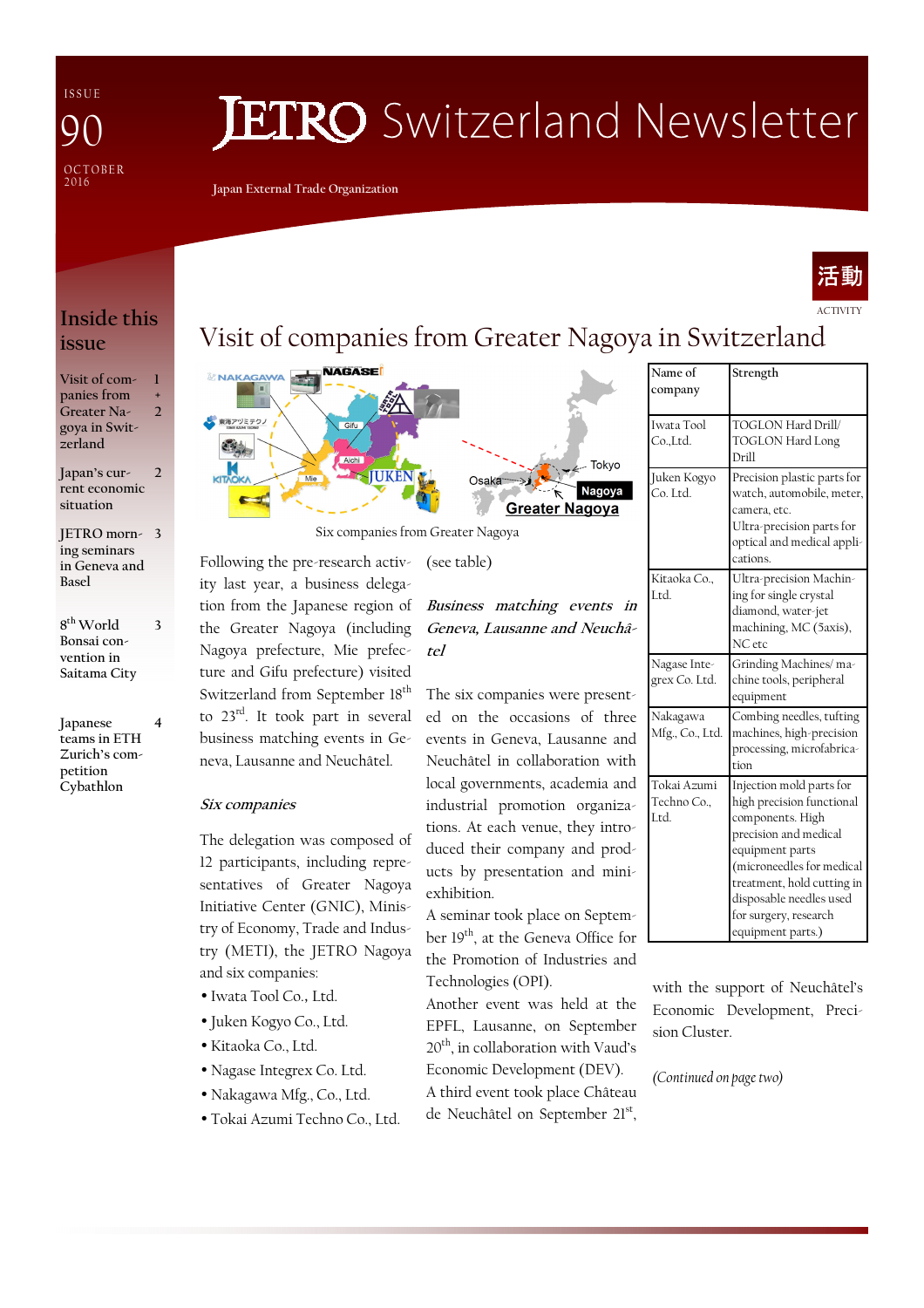## Visit of companies from Greater Nagoya in Switzerland

### *(Continued from page one)*

Also visits to CERN and some Swiss companies of precision industry sector were arranged by JETRO.

### **Led by the Greater Nagoya Initiative (GNI)**

Located in the center of Japan, the Greater Nagoya is a region with a population of 11.4 million and (as of 2013) a GDP of CHF 550 billion (as of 2011).

The visit was led by the Greater Nagoya Initiative (GNI). Set up in February 2006, GNI is a joint organization of the central government and local governments, economic organizations, private enterprises, universities and research organizations. GNI provides a "one-stop" office to overseas corporations interested in starting or expanding business into Greater Nagoya.

#### **RIT program**

The Regional Industry Tie-Up program (RIT) promotes two-way industrial exchange and collaboration between regions in Japan and other countries, with the aim of facilitating business tie-ups to develop market, exchange technology and boost the area's economy.

The program offers a perfect opportunity for foreign regions interested in partnering with Japan but lacking the resources or network to make such connections. JETRO utilizes its wide network in Japan and overseas to maximize the success of such partnerships.

JETRO Nagoya has received a request for assistance from Greater Nagoya Initiative. In liaison with JETRO Geneva, it has led a business mission in Switzerland.

#### **Results of mission—comments**

During the program, 36 business meetings took place in total. In the wrap-up meeting, companies commented that it was a good opportunity to get in touch with key persons and it is important to take time to deepen trusting relationships.

### Japan's current economic situation

動向

SITUATION

According to the Cabinet Office, "Concerning short-term prospects, the economy is expected toward recovery, supported by the effects of the policies, while employment and income situation is improving. However, there are downside risks of the Japanese economy including slowing down of emerging Asian economies including the Chinese economy amid the weakness of overseas economies. In addition, attention should be given to the increased uncertainty in overseas economies, including the issues of the UK leaving the EU and the effects of fluctuations in the financial and capital markets" (October is-

sue of the monthly economic report).

Japan's exports declined 6.9% to JPY 5,968 in September 2016, from the same month in the preceding year. Exports were down 10.6% in China, 8.7% in the United States, but up 0.7% in the European Union (+11.4% in Switzerland).

The private consumption remains firm. The average of monthly income per household stood at JPY 480,083, up 1.0% in nominal terms and up 1.5% in real terms from the previous year. The seasonally adjusted unemployment rate was 3.1% in August 2016 against 3.4% in August 2015.





ACTIVITY

活動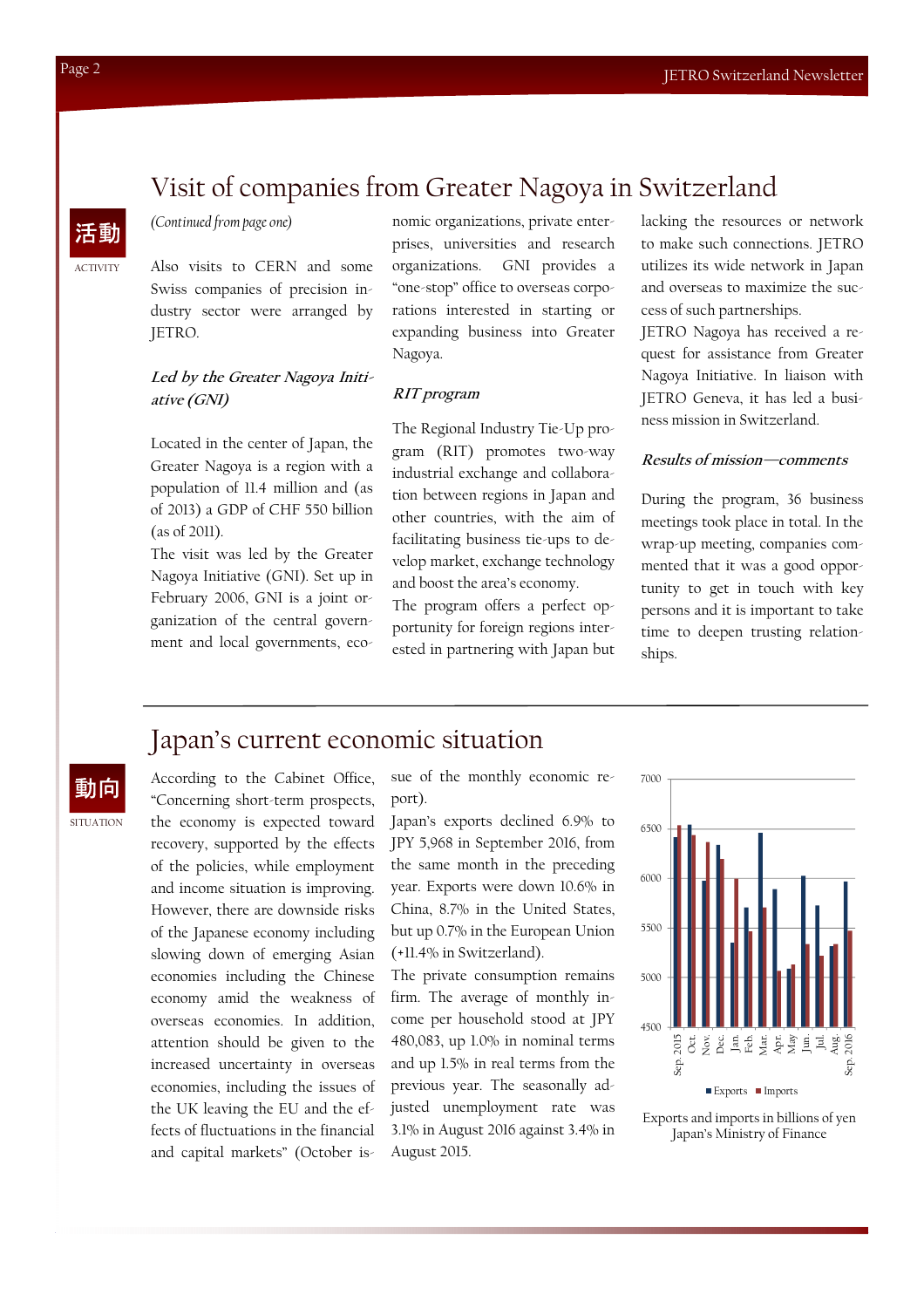### JETRO morning seminars in Geneva and Basel

This autumn, JETRO is organizing two Invest in Japan promotion morning seminars.

The first seminar will take place in Geneva on November  $1<sup>st</sup>$ . The experience of SIKA in Japan will be introduced.

Another seminar will be held in Basel on November 4<sup>th</sup>. A presentation will be made by the bioinformatics company Genedata .

For both seminars, Tokyo-based attorney at law Charles Ochsner, CHPM, will give practical tips on the establishment and running of business in Japan.

These events are aimed to give an overview of the current Japanese business environment and the growth opportunities it offers to Swiss companies. This is a unique occasion to meet with experts, to



Swiss direct investment in Japan, capital stock, end of year, in CHF millions Swiss National Bank

hear the voices of Swiss companies that succeeded in Japan, and to have information on all the tools, for most of them free of charge, available in Switzerland to support Swiss companies to expand their business in Japan.



#### Geneva seminar:

November 1st, 2016 • 08:00-10:00 am Venue: CCIG, Boulevard du Théâtre 4, Genève

#### Basel seminar:

November  $4^{th}$ , 2016 • 08:00-10:00am

Venue: Handelskammer beider Basel, St. Jakobs-Strasse 25, Basel

For more information on the program and to register please visit our website: https://www.jetro.go.jp/ switzerland.html

# 8<sup>th</sup> World Bonsai convention in Saitama City

will take place in Saitama City (Kanto region) from April  $27<sup>th</sup>$  to 30th, 2017.

Since the first World Bonsai Convention took place in 1989, this event has been taking place in several countries, such as the United States, Germany and South Korea. For the first time in 28 years, it will take place in Japan again.

As in other foreign events, this exhi-

The 8<sup>th</sup> World Bonsai Convention bition will not only show bonsai masterpieces, but also provides demonstration by Japanese masters, and exchange of information.

> 13 bonsai artists from Japan and 8 from abroad will be invited to hold demonstrations.

> For further information and registration, please consult the following Website: http://world-bonsai-saitama.jp/





Shinnaku Tunine